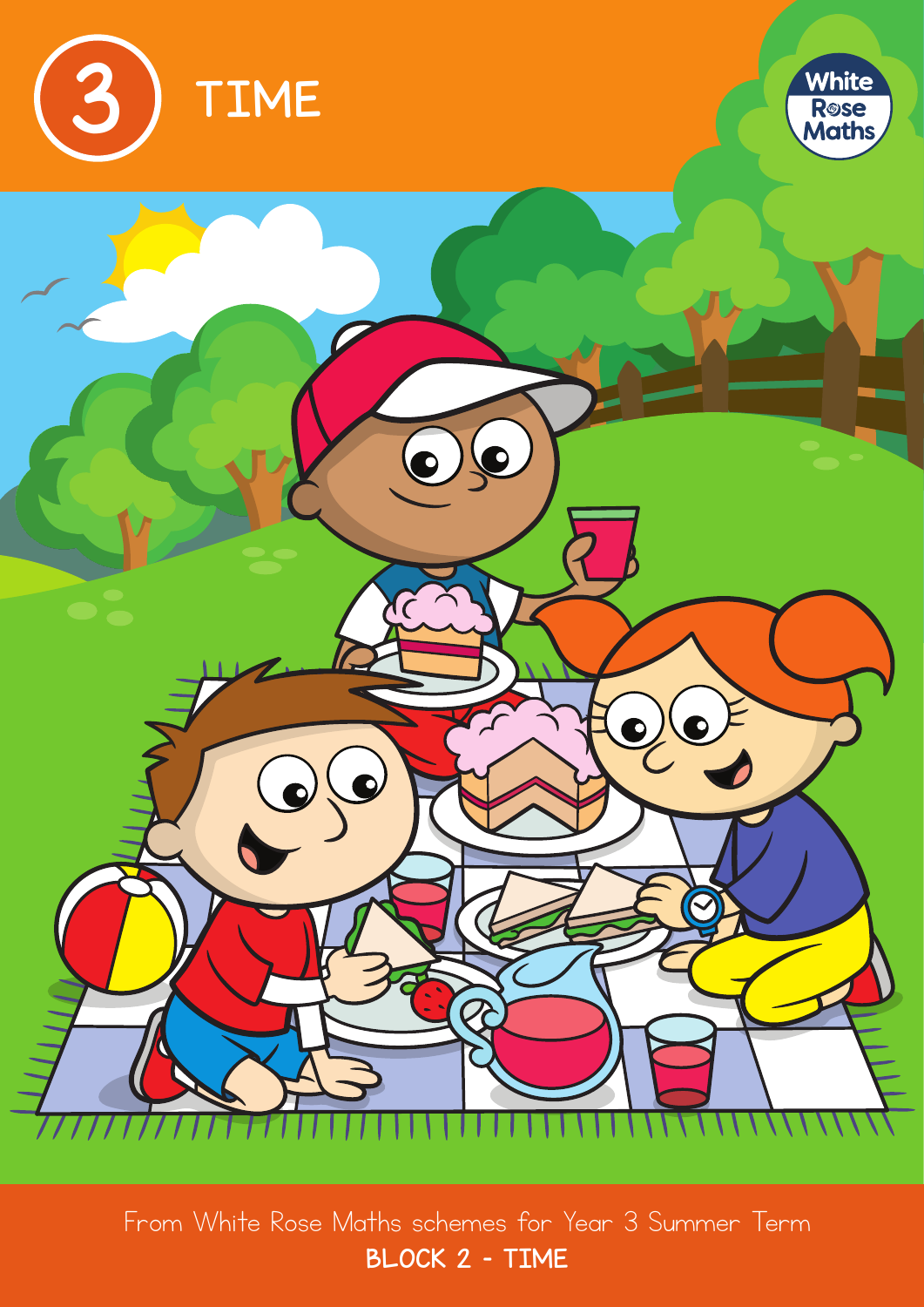

Here is a clock.



Use the words to complete the sentences.



The **contract contract is the minute hand.** The **contract contract contract** hand.

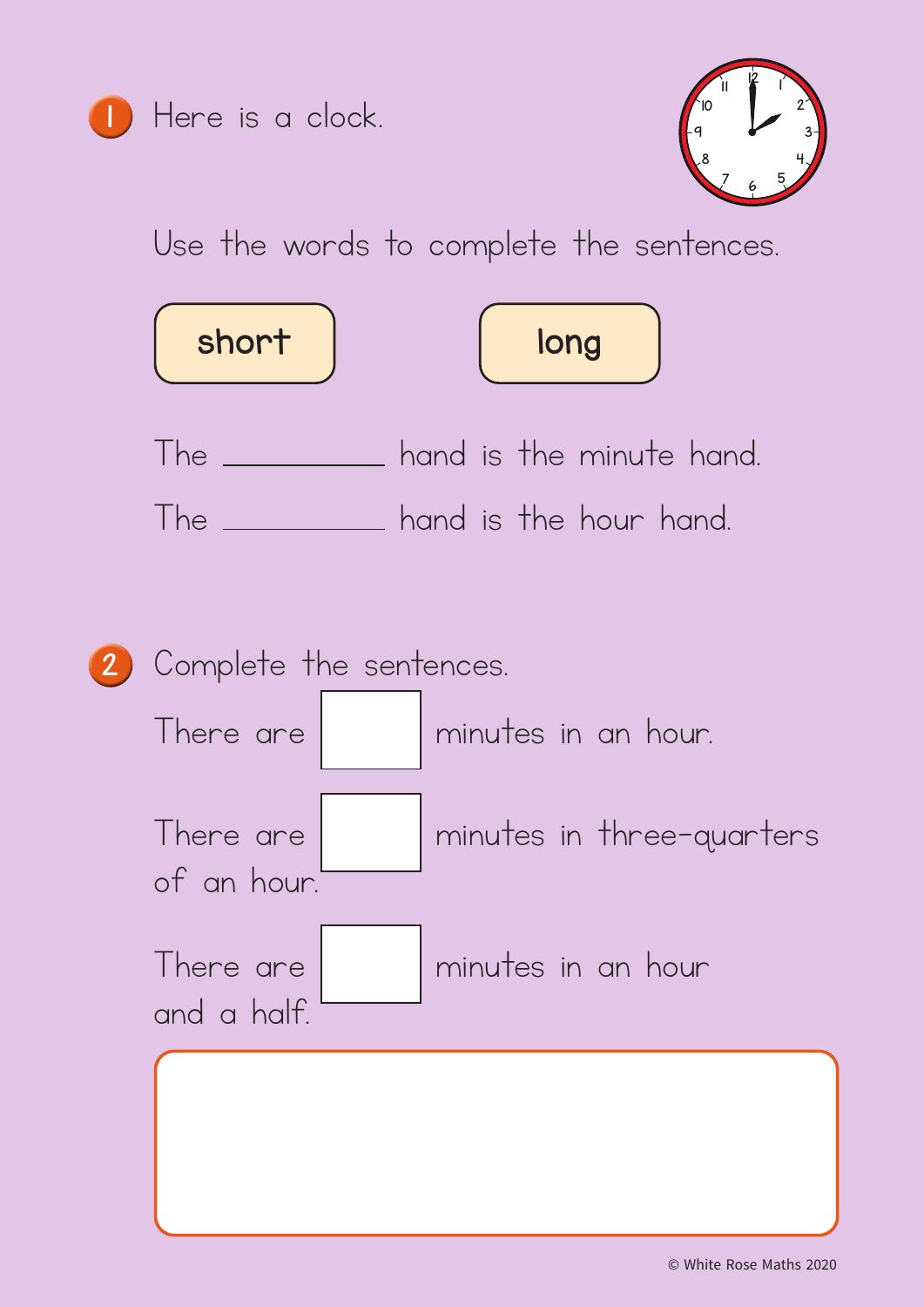

## Match the clocks to the times.









20 past 9

half past 12

half past 1

quarter to 4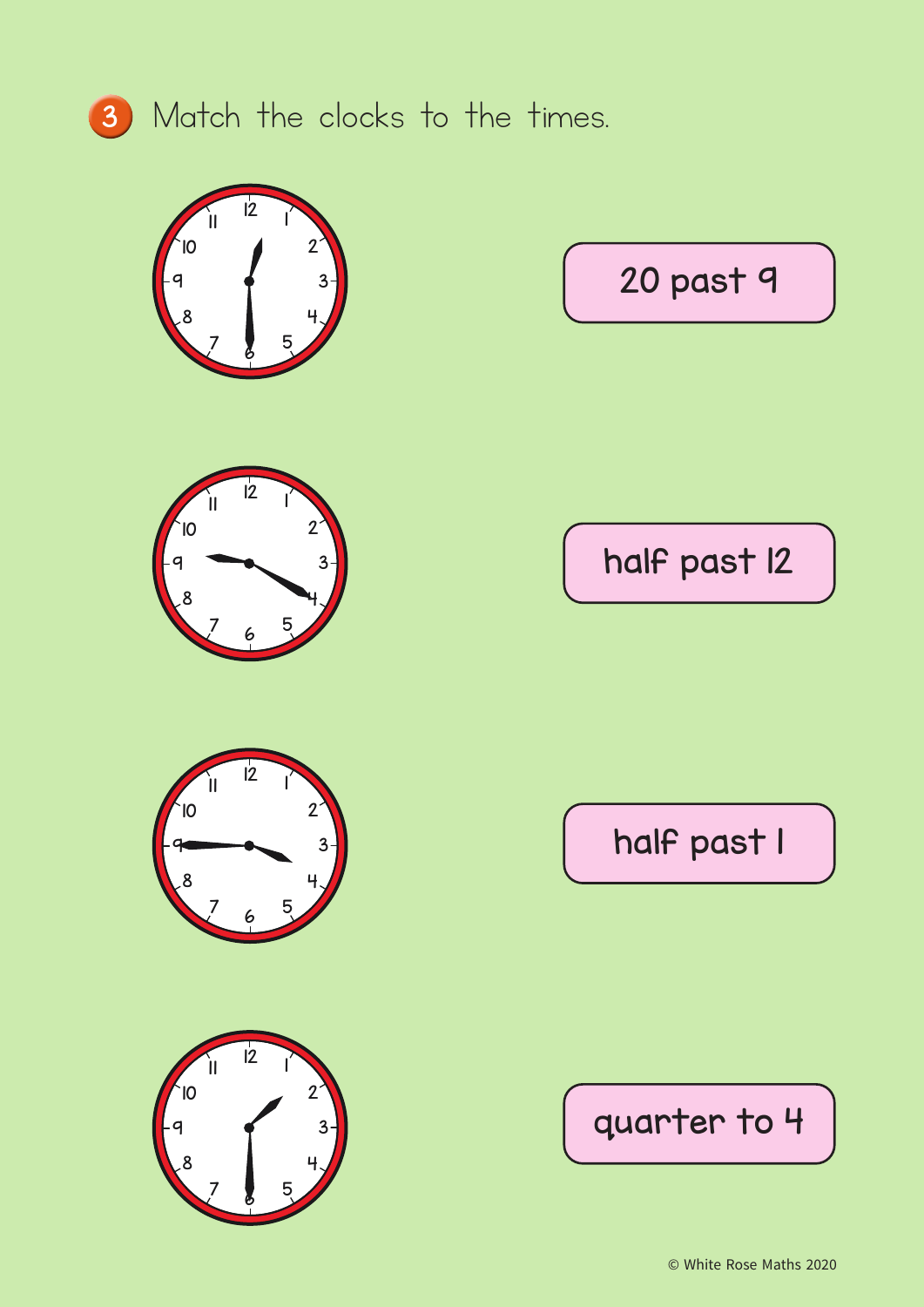



shortest longest

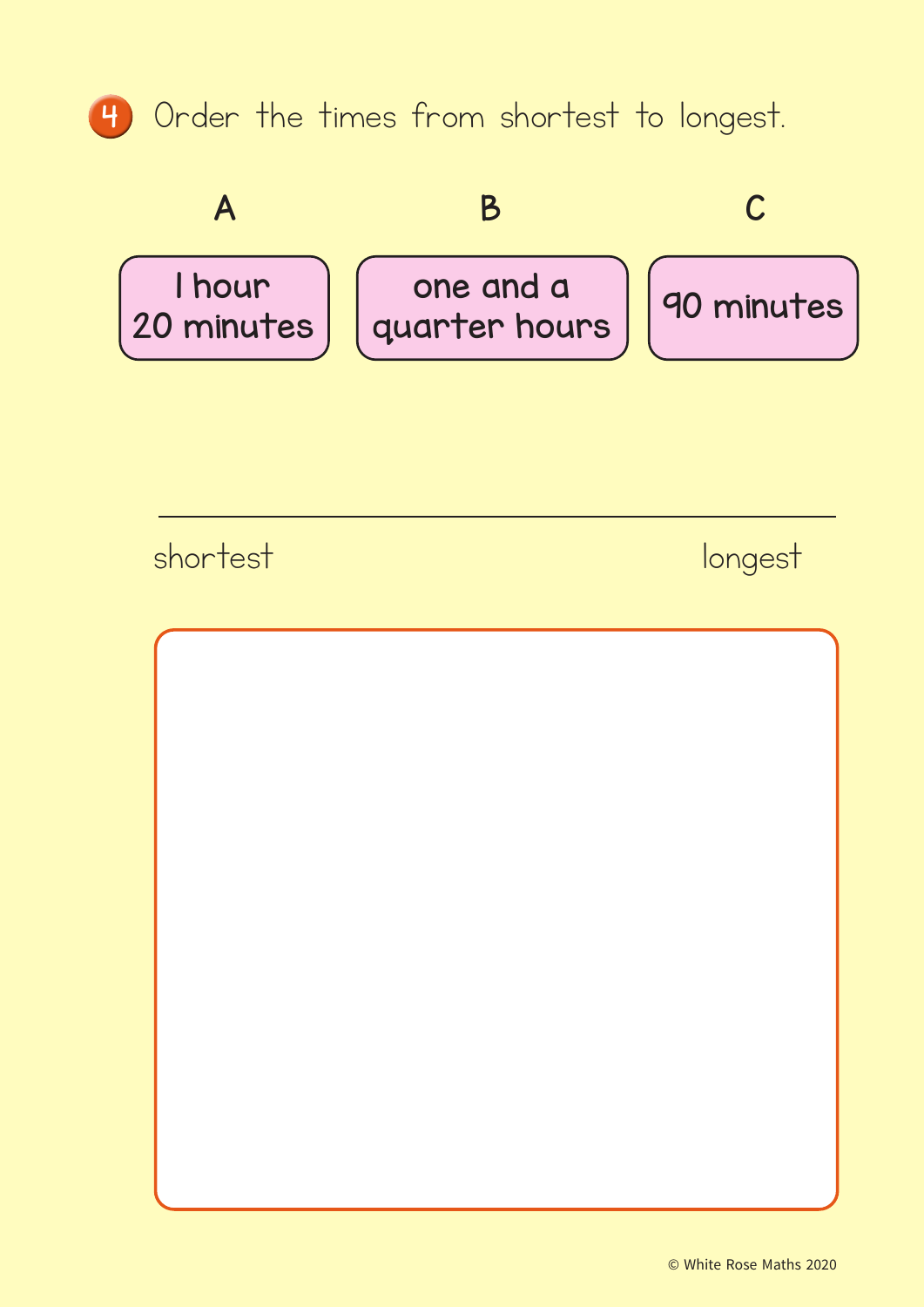## <sup>5</sup> Annie leaves her house at 5 minutes to 8

She walks 20 minutes to the bus stop.



What time does she arrive at the bus stop? Write your answer in words.

Brett is walking from his house to school.



He arrives at 10 minutes to 9

What time does he leave the house?

Draw the time on the clock.

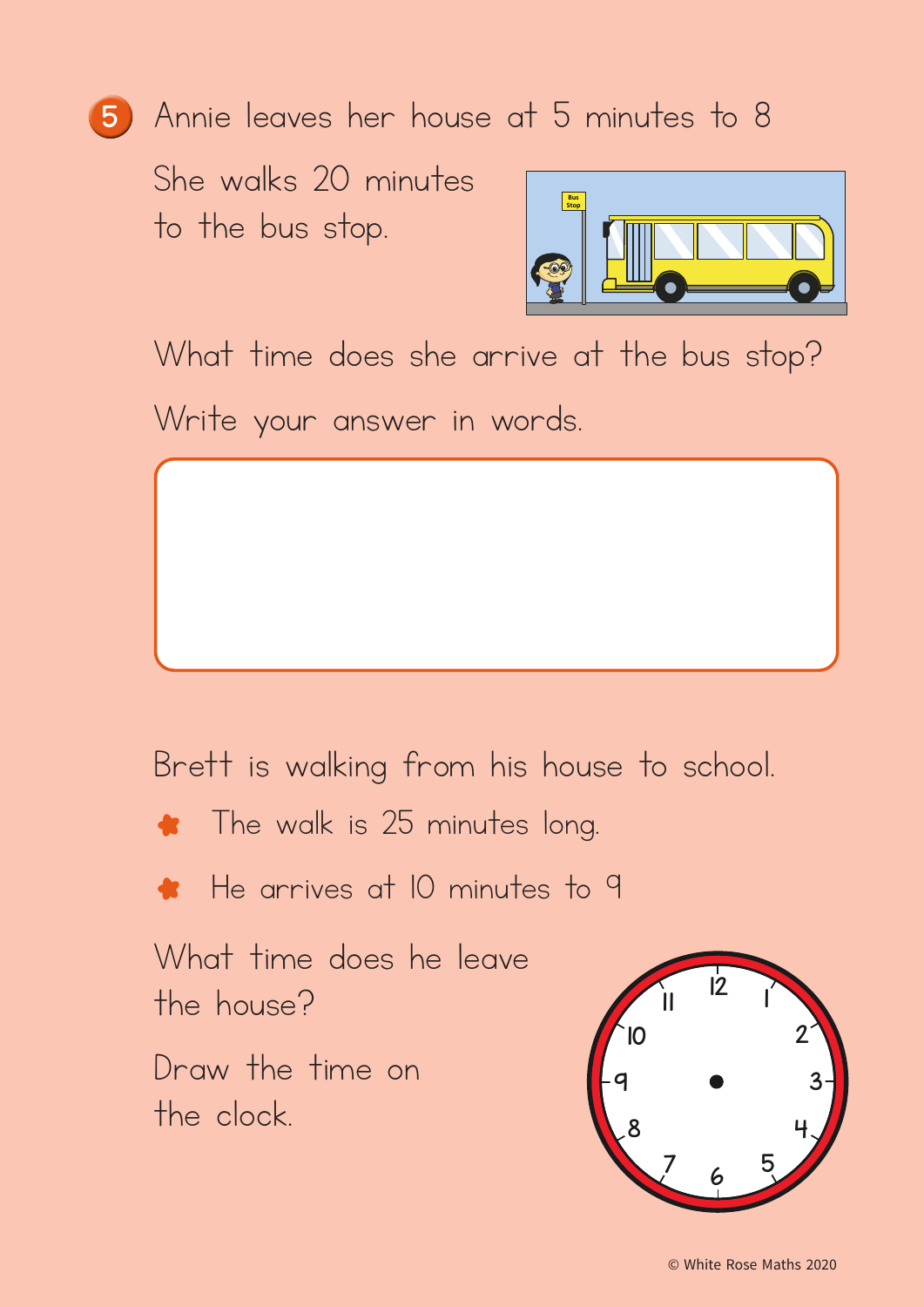## <sup>6</sup> Circle am or pm for each statement.

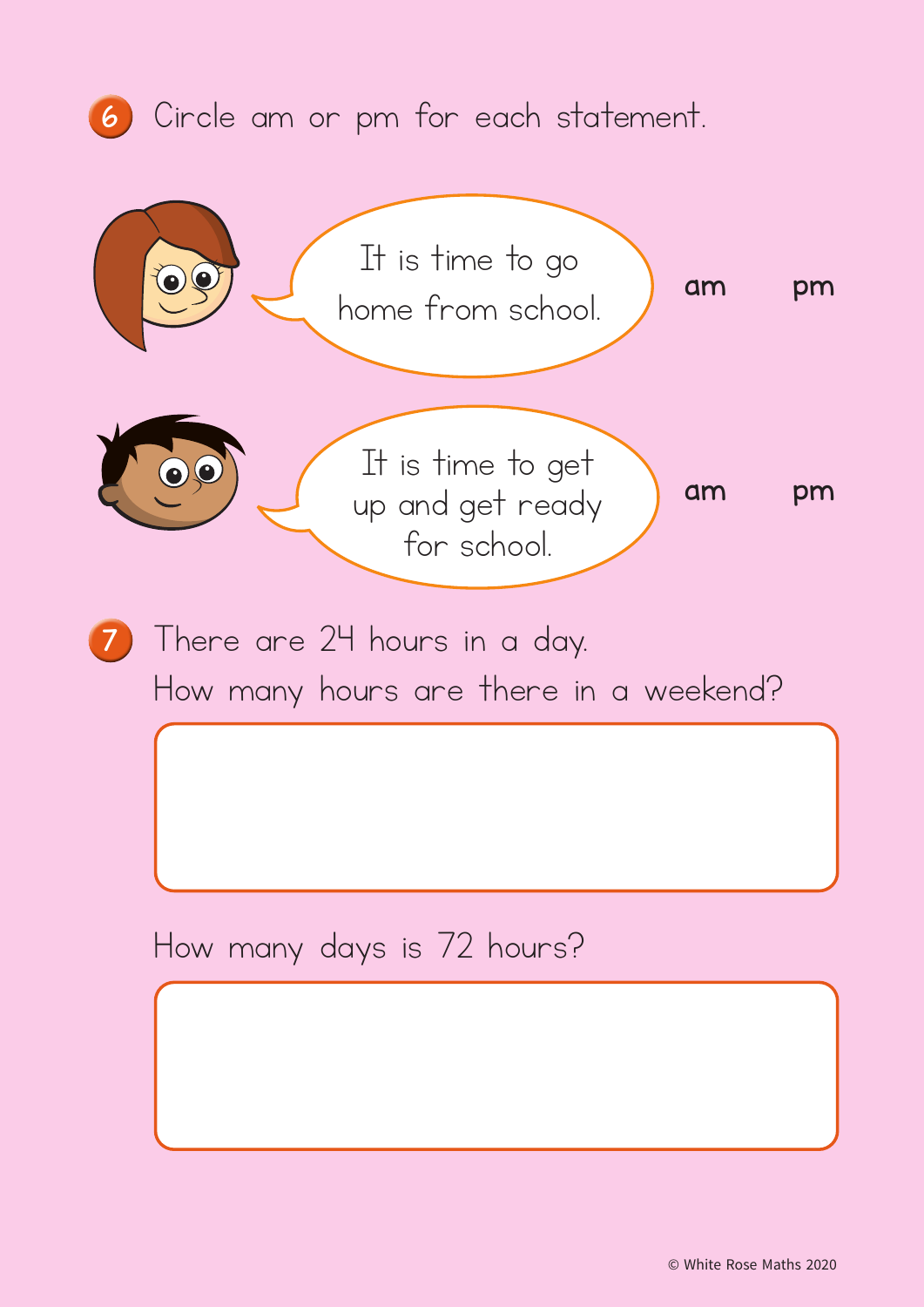## Answers



- The long hand is the minute hand. The **short** hand is the hour hand.
- 2 There are 60 minutes in an hour. There are 45 minutes in three-quarters of an hour.

There are 90 minutes in an hour and a half.